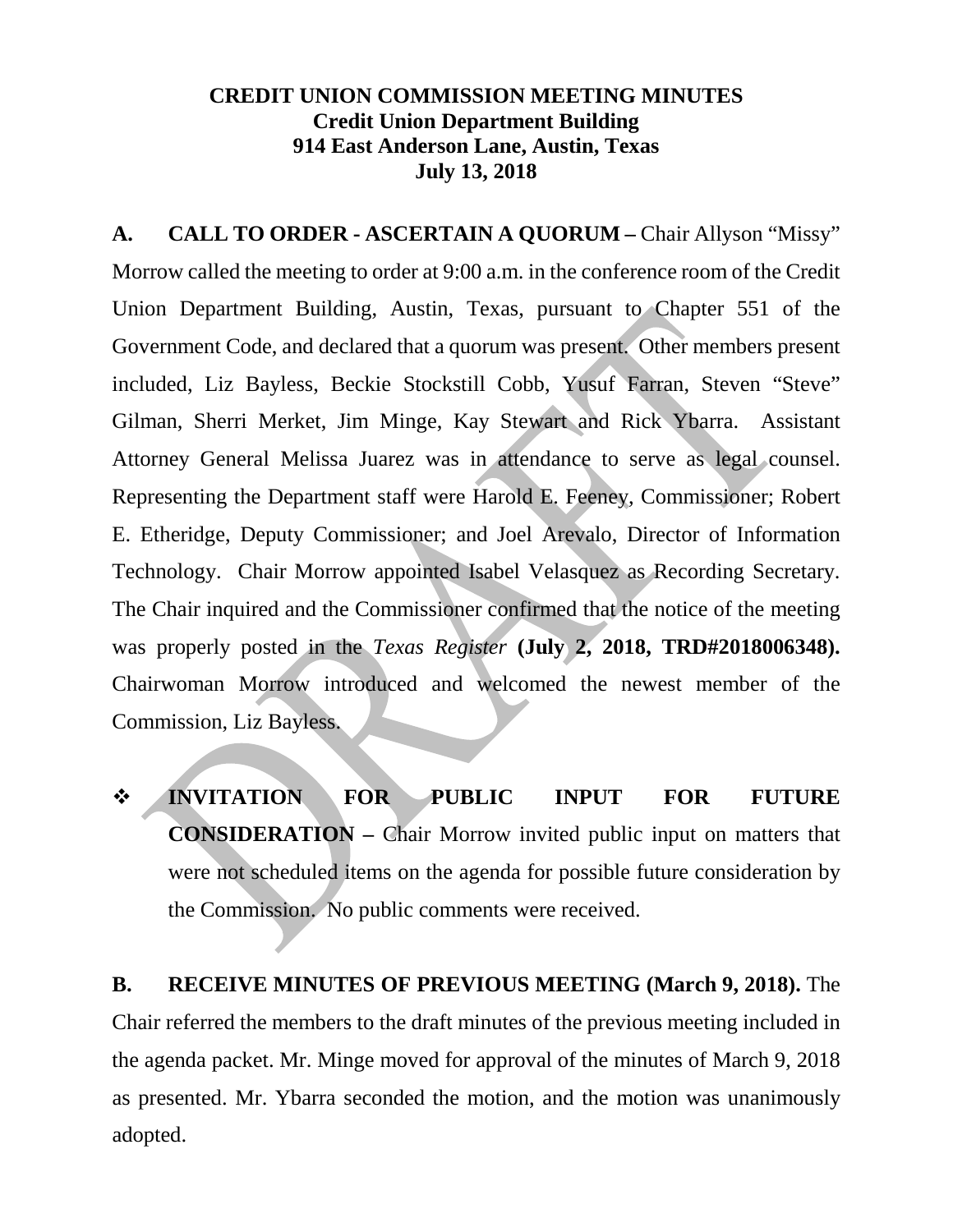**C. COMMITTEE REPORT – Commissioner Evaluation Committee.** Mrs. Cobb, Commissioner Evaluation Committee Chairwoman, reported on the Committee's public meeting held on July 12, 2018. She explained that the Committee had received notice of the Commissioner's intention to retire effective December 31, 2018. She indicated that Commission policy prescribes when the Commissioner Succession Plan becomes operative, the Commissioner Evaluation Committee assumes responsibility for the succession process and serves as the Commission's Search Committee. As a result, the Committee deferred action on the FY 2019 Performance Objectives and spent most of its public meeting discussing how the Committee will go about implementing the Commissioner Succession Plan. The Committee Chairwoman noted that, given the Commissioner's planned departure, it was the consensus of the Committee that its time would be better spent concentrating energies on finding the next Commissioner rather than conducting the Commissioner's FY 2018 performance evaluation. Mrs. Cobb further explained that it was the Committee's intention to begin a nationwide search, as soon as possible, with the hope of bringing the top candidate(s) to the Commission at the November regularly scheduled meeting.

## **C. COMMITTEE REPORT – Rules Committee.**

Mrs. Stewart, Rules Committee Chairwoman, reported on the Committee's public meeting held on July 12, 2018. She explained that the Committee had six recommendations for consideration by the Commission.

**(b) (1) Discussion, Consideration, and Possible Action to Adopt Proposed Amendments, a New Section and Three Repeals in 7 TAC, Part 6, Chapter 93 Concerning Administrative Proceedings.** Mrs. Stewart indicated that at its March meeting the Commission approved for publication and comment proposed amendments, a new section, and three repeals to Chapter 93. She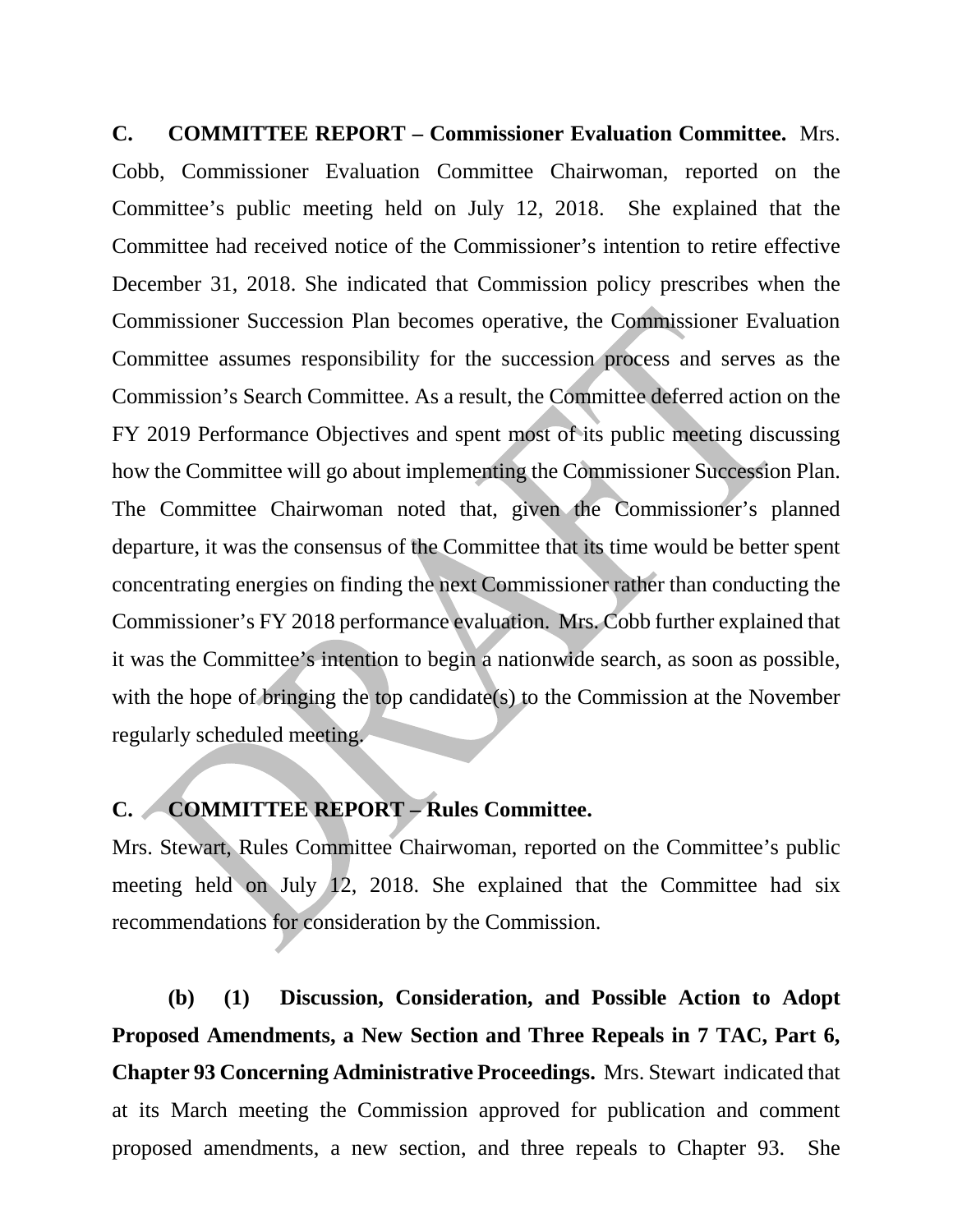explained the proposed amendments relate to four areas: (1) consistency with the Administrative Procedure Act Texas Government Code, Chapter 2001 (APA), (2) consistency with the State Office of Administrative Hearings (SOAH) procedural rules, (3) better readability and clarification, and (4) technical corrections. Mrs. Stewart indicated that the Department received no written comments during the public comment period.

Mrs. Stewart moved that the Commission adopt the amendments to 7 TAC, Part 6, Chapter 93, Sections 93.101, 93.204, 93.205, 93.208, 93.209, 93.210, 93.211, 93.212, 93.301, 93.303, 93.401, 93.501, 93.604 and 93.605; adopt new 7 TAC Section 93.201; and adopt the repeal of existing 7 TAC Sections 93.201, 93.206, and 93.601 as previously published in the *Texas Register*. Coming upon recommendation from the Rules Committee, no second was required, and the motion was unanimously adopted.

**(b) (2) Discussion, Consideration, and Possible Action on the Completed Rule Review of 7 TAC, Part 6, Chapter 91, Subchapters G Concerning Lending Powers.** Mrs. Stewart indicated that in accordance with the Commission's Rule Review Plan, the Committee reviewed all of the rules in Chapter 91, Subchapter G (Lending Powers). After that review, it was the Committee's determination that revisions were appropriate for two of the rules. The Committee will be concurrently proposing amendments to these rules.

Mrs. Stewart moved that the Commission finds that the reasons for adopting the rules in Subchapter G (Lending Powers) continue to exist and that subject to the separately proposed amendments, the Commission readopt the rules in this subchapter. Coming upon recommendation from the Rules Committee, no second was required, and the motion was unanimously adopted.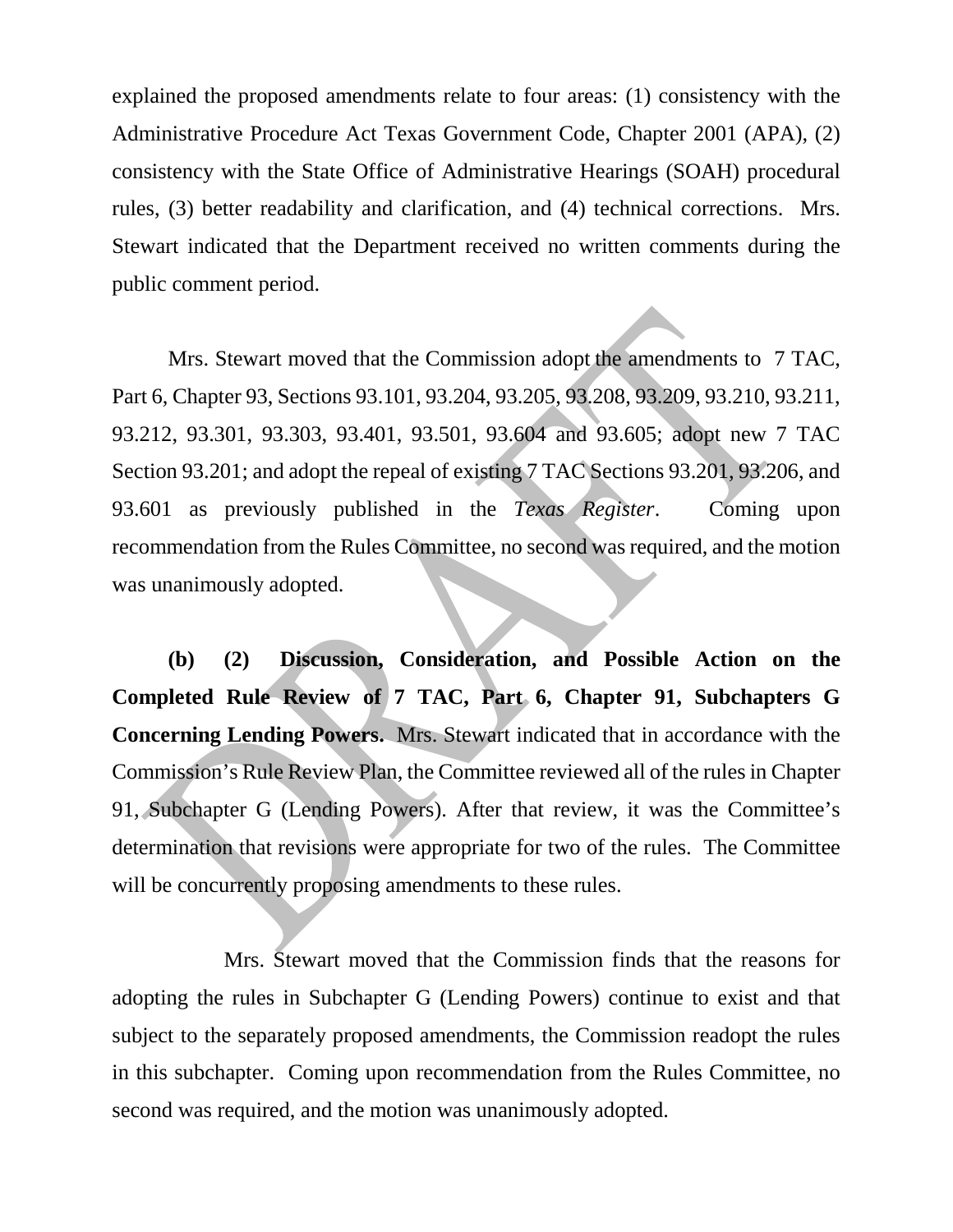**(b) (3) Discussion, Consideration, and Possible Action to Approve for Publication and Comment the Proposed Amendments to 7 TAC Section 91.709 Concerning Member Business and Commercial Loans.** Mrs. Stewart indicated that because of the review of the rules in Subchapter G, the Committee was proposing amendments to Rule 91.709 that would conform the rule to the recent changes in federal law.

Mrs. Stewart moved that the Commission approve for publication and comment the proposed amendments to **7 TAC Section 91.709** concerning member business and commercial loans. Coming upon recommendation from the Rules Committee, no second was required, and the motion was unanimously adopted.

**(b) (4) Discussion, Consideration, and Possible Action to Approve for Publication and Comment the Proposed Amendments to 7 TAC Section 91.712 Concerning Plastic Cards.** Mrs. Stewart noted that because of the review of the rules in Subchapter G, the Committee was proposing amendments to Rule 91.712 that would permit a plastic card to be activated by logging on to the card issuer/processor's website to go through a member verification process.

Mrs. Stewart moved that the Commission approve for publication and comment the proposed amendments to **7 TAC Section 91.712** concerning plastic cards. Coming upon recommendation from the Rules Committee, no second was required, and the motion was unanimously adopted.

**(b) (5) Discussion, Consideration, and Possible Action to Approve for Publication and Comment the Proposed Amendments to 7 TAC Section 91.121 Concerning Complaint Notification.** Mrs. Stewart explained that the proposed amendments are intended to be explanatory in nature and generally relate to four areas: (1) how to file a complaint with the Department, (2) how a complaint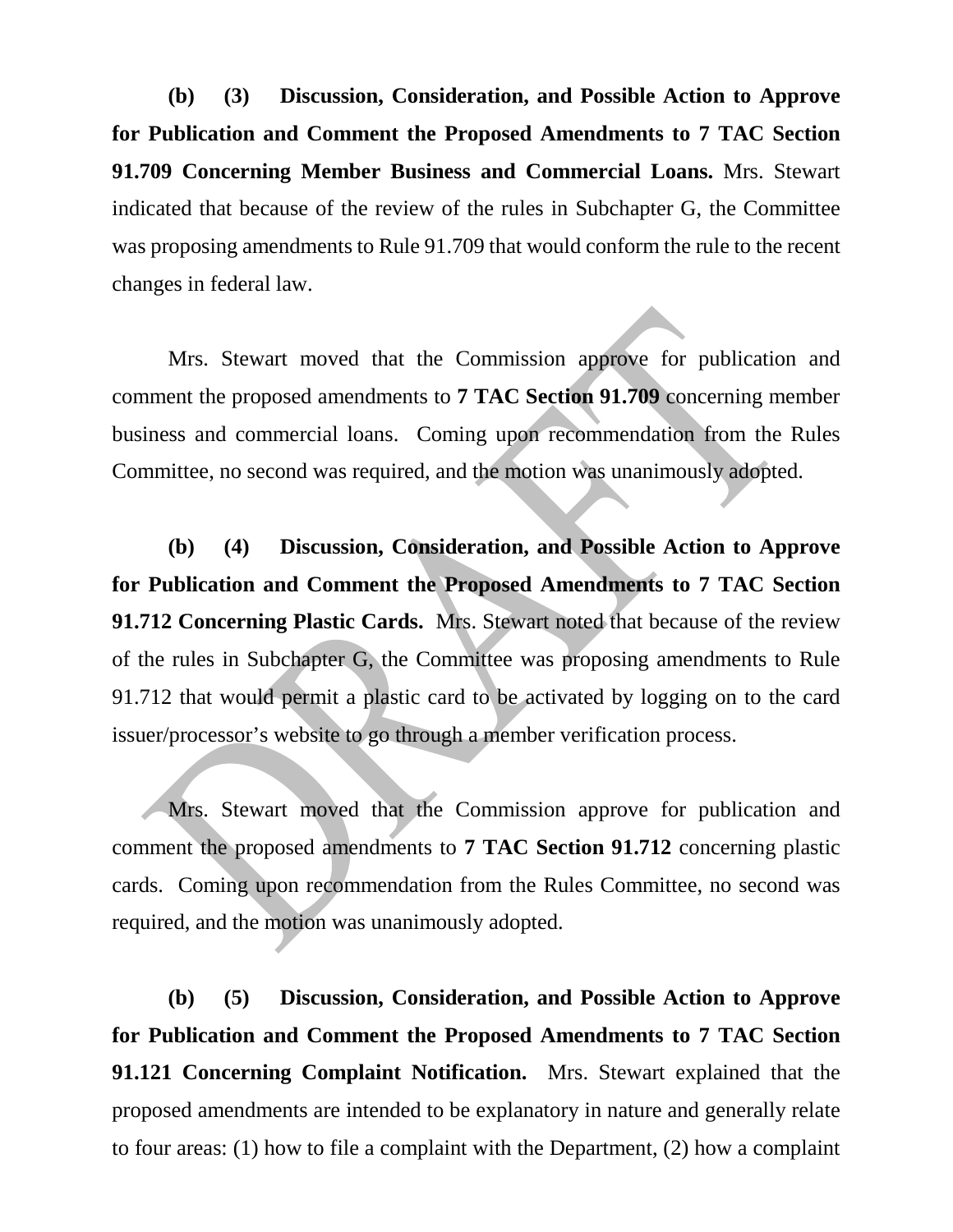is handled after receipt, (3) the authority of the Department in reviewing complaints, and (4) the privacy of information provided in a complaint.

Mrs. Stewart moved that the Commission approve for publication and comment the proposed amendments to **7 TAC Section 91.121** concerning complaint notices and procedures. Coming upon recommendation from the Rules Committee, no second was required, and the motion was unanimously adopted.

**(b) (6) Discussion, Consideration, and Possible Action to Approve for Publication and Comment the Proposed Amendments to 7 TAC Section 91.403 Concerning Debt Cancellation Products; Federal Parity.** Mrs. Stewart reported that the proposed amendments will update the standards governing the offer and sale of debt cancellation products. She further explained that the proposed rule d adopts and incorporates by reference the guidance issued by NCUA in its Letter to Federal Credit Unions No. 03-FCU-06 and directs credit unions to look to 12 C.F.R. Part 37, for guidance as to best practices related to the offer and sale of debt cancellation products.

Mrs. Stewart moved that the Commission approve for publication and comment the proposed amendments to **7 TAC Section 91.403** concerning debt cancellation products. Coming upon recommendation from the Rules Committee, no second was required, and the motion was unanimously adopted.

## **D. PENDING AND ONGOING MATTERS**

**(a) Discussion and Consideration of the Department's FY 2018 Budget and Financial Performance.** Commissioner Feeney indicated that for the first nine months of FY 2018, operating income totaled \$4,075,617, which is \$12,164 above the YTD budgeted amount. Mr. Feeney explained that during the same period of time, \$2,798,726 was spent operating the Department, which is about 94% of the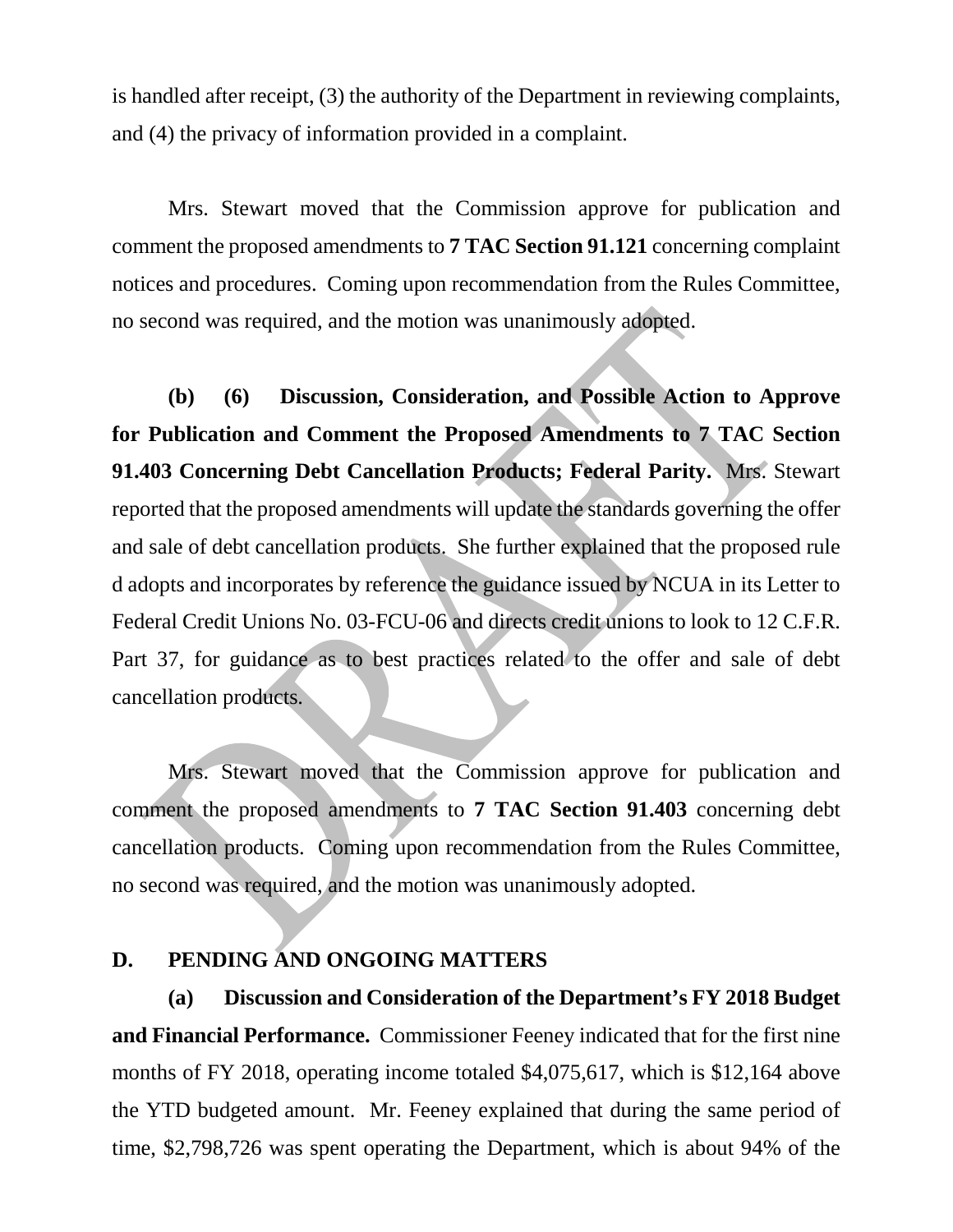budgeted amount. He reiterated that most bills are not paid until 30 days after the due date so some of the operating cost being reflected are only for an eight-month period.

After a brief discussion, no formal action was taken by the Commission.

**(b) Discussion and Consideration of Current Status of the State Credit Union System.** Deputy Commissioner Etheridge indicated that Texas credit unions remain financially and operationally sound as the result of effective credit union management and a sound economy in Texas. He further explained that, generally, Texas credit unions continue to perform well and realize positive loan growth, strong asset quality trends, satisfactory earnings performance and stable net worth positions.

After a short discussion of some of the key financial trends, no formal action was taken by the Commission.

## **E. NEW MATTERS**

**(a) Discussion, Consideration, and Possible Approval of the Department's Operating Plan and Budget for Fiscal Year 2019.** Commissioner Feeney noted that Section 16.003 of the Finance Code gives the Commission exclusive responsibility for approving the Department's annual budget. He noted that in accordance with the budget policies and guidelines approved at the Commission's last meeting, staff was presenting for consideration a proposed FY 2019 budget of \$4,140,909 which represents a 1.9 percent increase from the FY 2018 budget. The proposed budget includes additional funding for the associated cost related to a performance-based merit increase program for staff members (\$112,027)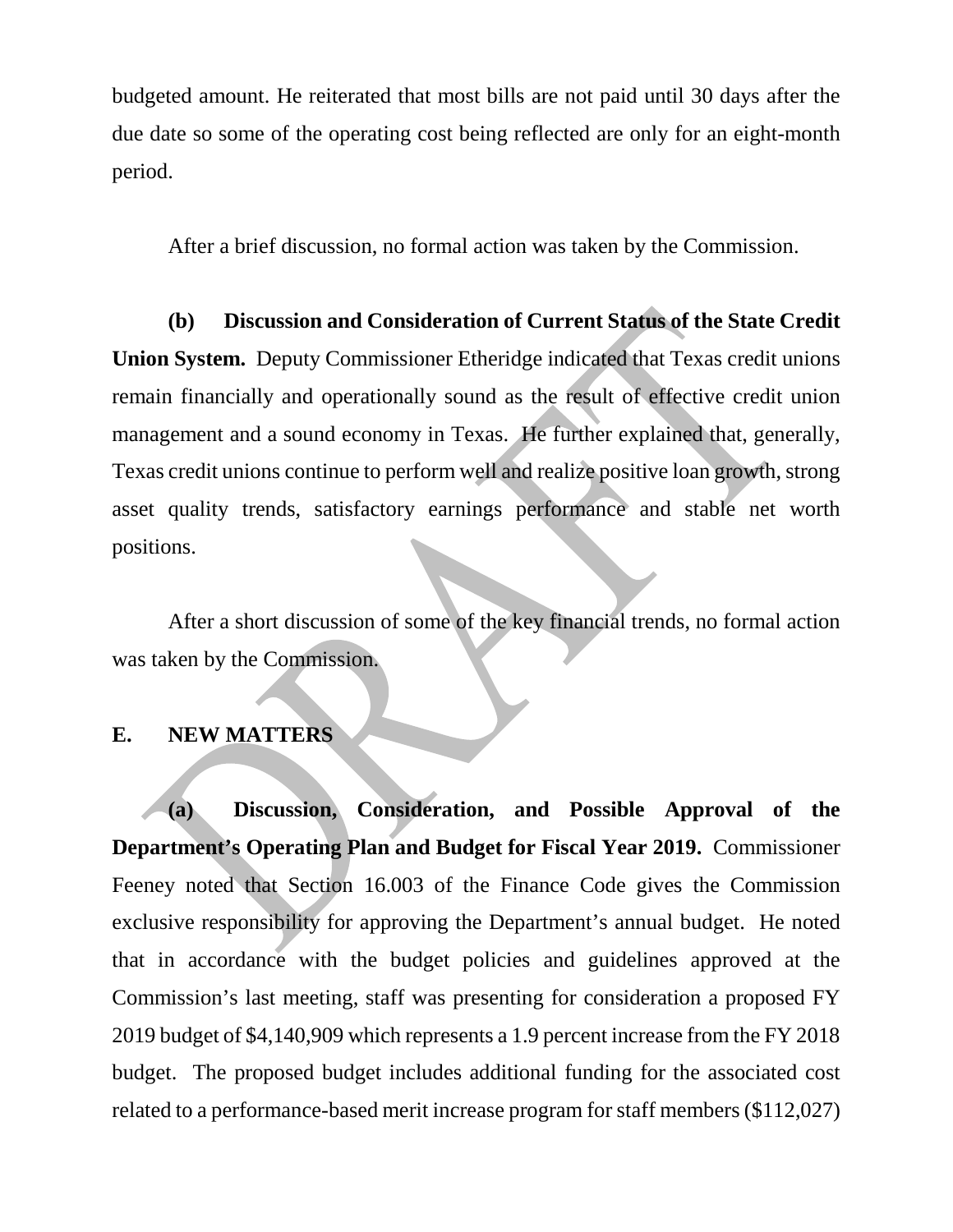as well as extra funding to accomplish the NCUA Leased Laptop rollover (\$7,372). He provided a brief explanation of the two initiatives.

Commissioner Feeney further reported the proposed operating plan included a suggested modification to one performance measure and suggests three new measures. He provided an explanation of the proposed changes.

Commissioner Feeney also noted that staff had reviewed all fees established by Rule 97.113 and recommends that the Commission make no changes to the fee structure in FY 2019.

Commissioner Feeney noted that Commission policy prescribes that if a project that is a legally binding obligation is not completed by the end of a given fiscal year, any unspent funds are automatically carried over to the next fiscal year to complete the project. He explained that the current database conversion project will probably not be completed until FY 2019.

Mrs. Cobb indicated that the Commissioner Evaluation Committee felt that it may need funding to conduct a search for the next commissioner. She noted that the Committee estimated that \$25,000 may be sufficient.

After a lengthy discussion, Mrs. Stewart moved that Commission approve the proposed FY 2019 Operating Plan and Budget, with a total budget of \$4,165,909, which includes authorization for 29.5 FTEs and an additional amount of \$25,000 to exclusively cover costs associated with the new commissioner search. Mr. Gilman seconded the motion, and the motion was unanimously adopted.

**(b) Discussion and Consideration of the Chair's Appointment of a Member to the Commissioner Evaluation Committee.** Chairwoman Morrow